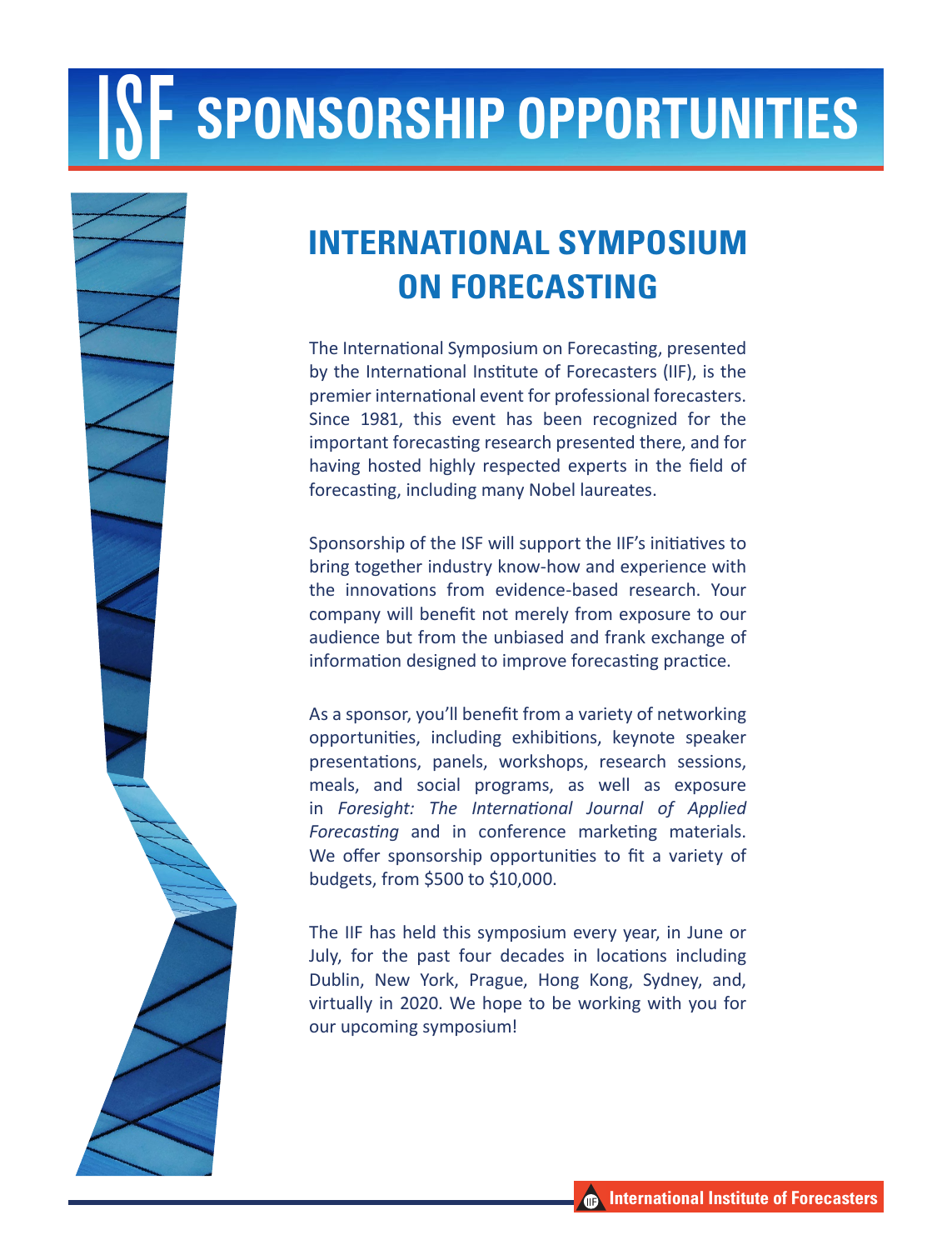#### **BECOME A SPONSOR**



#### **BENEFIT FROM OUR EVENT MARKETING**

Sponsors will be front and center in all of our event marketing. As a sponsor, your organization will be highlighted in our promotional materials — be sure to sign on early to get more exposure! Our marketing plan includes:

- An email campaign to over 5,000 forecasting professionals, researchers, and educators.
- Event announcements to our members and mailing list database prior to the event.
- Event promotion in *The Oracle*, e-newsletter, and the IIF blog.
- External promotion to on-line bulletins, blogs, portals and on forecasting-related websites.
- Promotion in social media venues (Facebook, LinkedIn, Twitter and Instagram).
- Press releases, including the event details and sponsors.
- Inclusion on our mobile program app, Whova, where your logo will be front and center with all attendees.

#### **EVENT AT A GLANCE**



#### **INTERNATIONAL SYMPOSIUM ON FORECASTING**

**Projected Attendance:** 300+ (past ISF attendance has ranged from 300 to 700)

**Past Sponsors:** Elsevier, SAS, Accenture, Microsoft, Amazon, Walmart Labs, The Conference Board, IHS Eviews, Google, Uber, Timberlake, Business Forecast Systems, and universities and state/federal agencies (local to ISF event)

**Country Participation:** There are over 35 countries represented at each ISF, with the majority of attendees from United States, United Kingdom, Germany, Spain, Australia, Netherlands, Italy, Switzerland, Brazil and France.

**Industry Representation:** universities, banking, government agencies, utilities, supply chain forecasting, airlines, pharmaceuticals, forecasting software, and other global corporations

**Complete event information available at isf.forecasters.org**

**Contact:** Pam Stroud, IIF Business Director +1 781 234 4077 isf@forecasters.org

**Payments are due in full prior to the event.**